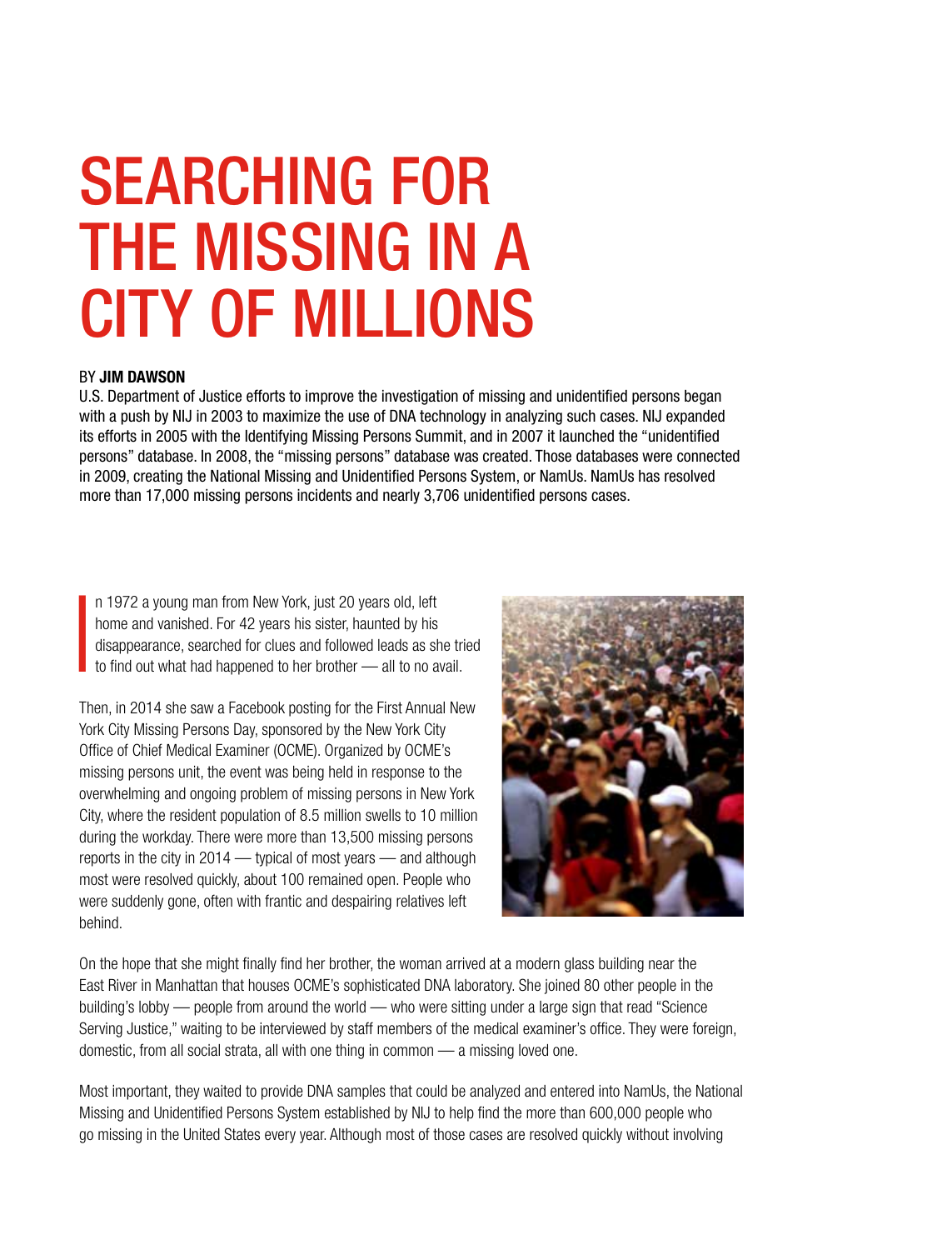The problem of missing persons in New York City is significant. There were more than 13,500 missing persons reports in the city in 2014 — typical of most years — and although most were resolved quickly, about 100 remained open.

> NamUs, hundreds of new unresolved cases are entered into the system annually. In addition to NamUs, the DNA samples taken at the OCME event were entered into the FBI's CODIS software — the Combined DNA Index System — to determine if any of those samples could be linked to one of the tens of thousands of missing persons' profiles in the FBI's National DNA Index System (NDIS).

The inside of the woman's cheek was swabbed, her DNA was processed, and the results were uploaded to NDIS. Several weeks later there was a "hit" and, in the understated language of the medical examiner's office, she was told that "a strong kinship match" was found with unidentified male remains. Tragic as it was, her long search was over. Her brother had been dead since 1973, his body discovered that year in nearby New Jersey. Fortunately, his DNA had been uploaded into CODIS in 2010, thanks to an NIJ grant that allowed New Jersey authorities to try to put names to some of the unidentified bodies they held.

Despite the grim nature of the case, the medical examiner officials who created Missing Persons Day considered it a success. The woman's decades-long quest to find her brother was over.

Two other cases were also resolved that day. First, a brother and sister submitted DNA that led to the identification of the skeletal remains of their father, whose body had been discovered on Long Island in 2003. Second, two sisters provided DNA samples that were matched to an unidentified individual who had also been found on Long Island — the body of their missing brother.

Despite the success of the 2014 event, OCME did not have the funds to conduct another Missing Persons Day in 2015. An NIJ grant allowed the event to resume in 2016, and further grants have allowed it to continue. And more people have been identified.

Although Missing Persons Day is perhaps the most visible community activity that NIJ supports at OCME, the sheer size and sophistication of the New York office makes it one of the largest recipients of a wide range of NIJ funding, with nearly 50 grants going to the medical examiner's office since 2006. Although some funds are designated for training, education, fellowships, and reducing sexual assault kit backlogs, some funding supports science-related research, especially in the area of DNA (see sidebar, "Helping Labs Increase Capacity and Reduce Backlogs").

# Identifying the Missing

The missing persons unit in New York City, one of only a handful of such units nationally that is located within a medical examiner's office, is perhaps the most scientifically advanced in the United States. This is largely because of the experience its staff gained from the September 11 attacks on the World Trade Center (WTC) that killed 2,753 people. OCME scientists perfected the process of generating DNA profiles from the more than 22,000 human remains that came from the WTC, most of them just "bits of bones," said Mark Desire, OCME's assistant director who oversees the missing persons work. "We applied the lessons learned from that to our everyday missing persons cases." Of the thousands of WTC human remains recovered, about 35% remain unidentified.

Chief medical examiner Dr. Barbara Sampson, a cardiovascular pathologist who also holds a doctorate in molecular biology, credits the progressive science of the entire OCME to Dr. Charles Hirsch, her predecessor, who set the standards high as he pushed the office to become a leading forensic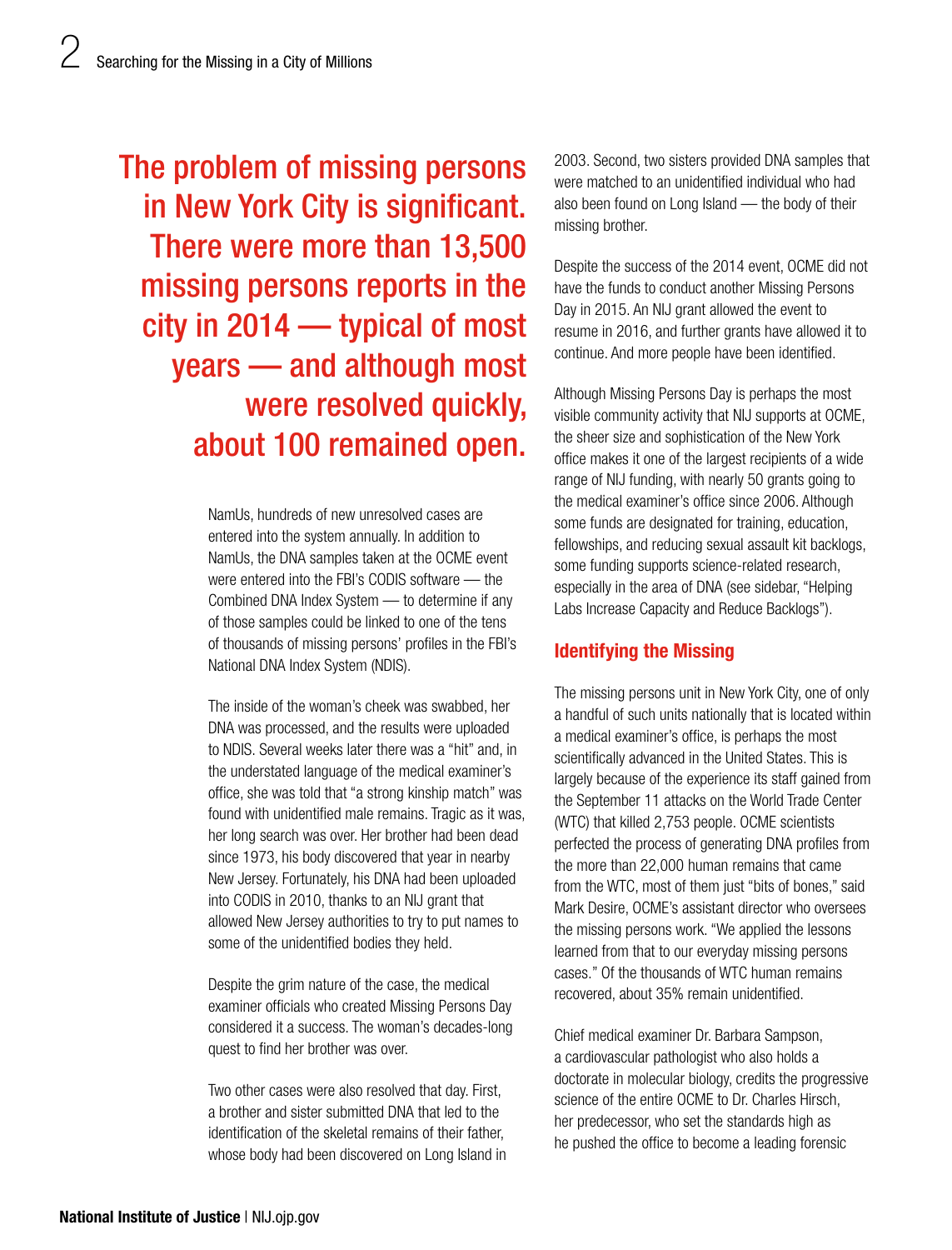## Helping Labs Increase Capacity and Reduce Backlogs

Throughout the 1980s and 1990s, DNA analysis gained widespread acceptance among forensic and legal practitioners. Since then, the criminal justice system has come to rely on DNA analysis as a critical tool for generating new leads, closing cases, and correcting errors. As more and more DNA samples are sent to the nation's crime laboratories each year, however, the backlog of unprocessed samples continues to grow. Laboratories continually improve their processing speed and efficiency, with help from NIJ research and development funding. Despite increased capacity, backlogs nevertheless remain a persistent issue because demand for DNA analysis is growing too quickly for capacity to keep pace.

NIJ leads the federal government's efforts to address the needs of the forensic science community. Since 2004, the cornerstone of NIJ's response to the DNA evidence backlog has been the DNA Capacity Enhancement and Backlog Reduction (CEBR) program. The CEBR program has awarded more than 2,000 grants totaling almost \$1 billion to support forensic DNA processing and analysis in the nation's crime laboratories. CEBR grantees have used NIJ's support to complete more than 860,000 cases, upload more than 376,000 forensic profiles to the FBI's Combined DNA Index System (CODIS), and produce more than 192,000 CODIS hits.

research center. Hirsch recognized early on that "DNA was going to be the future of forensics and we had to be at the forefront of that," Sampson said. Under Hirsch, she continued, "We weren't satisfied with just doing the job. We always wanted to do the job better and faster, using the most cutting-edge technology." (See sidebar, "Faces in Clay.")

Sampson said the problem of missing persons in New York City is significantly worse than in smaller jurisdictions. "People come here from all over the world and their families don't even know they're here," she said. Although the number of identifications resulting from Missing Persons Day is small, "it is so heartwarming to see these families. We give them a lot of services. The Red Cross is here, along with other organizations that help them through this."

Sampson said the DNA work, which often involves degraded or fragmentary samples, is "very slow and tedious." Despite the nature of the work, she said, the skill and technology at the lab are so advanced that "we can get DNA out of a stone."

The broader work involving missing persons started in earnest in 2008. It was supported by the first NIJ

grant to OCME's forensic biology division (see sidebar, "Using DNA Technology To Identify the Missing"). OCME used procedures that came, in part, from that grant to attack the backlog of cases from the 1980s and 1990s, including the 1,200 unidentified bodies buried in the city cemetery on Hart Island, known as Potter's Field.

#### DNA Kits

In 2009, funded by another NIJ grant, Desire's office developed a missing persons kit that is similar to the commercial ancestry DNA kits popular today. "We developed the kit, which is something that we can mail out to a family that's missing a loved one," he said. The kits include two swabs, sterile gloves, and packaging for returning the swabs to OCME in a postage-paid envelope.

In addition to sending the kits to people in and around New York City, they have been sent to law enforcement agencies in New York state and overseas, particularly to Mexico. Desire said, "We'll have a family in Mexico whose son came here to New York City and they haven't heard from him. We've got [unidentified] bodies in the morgue, and in Potter's Field, and one of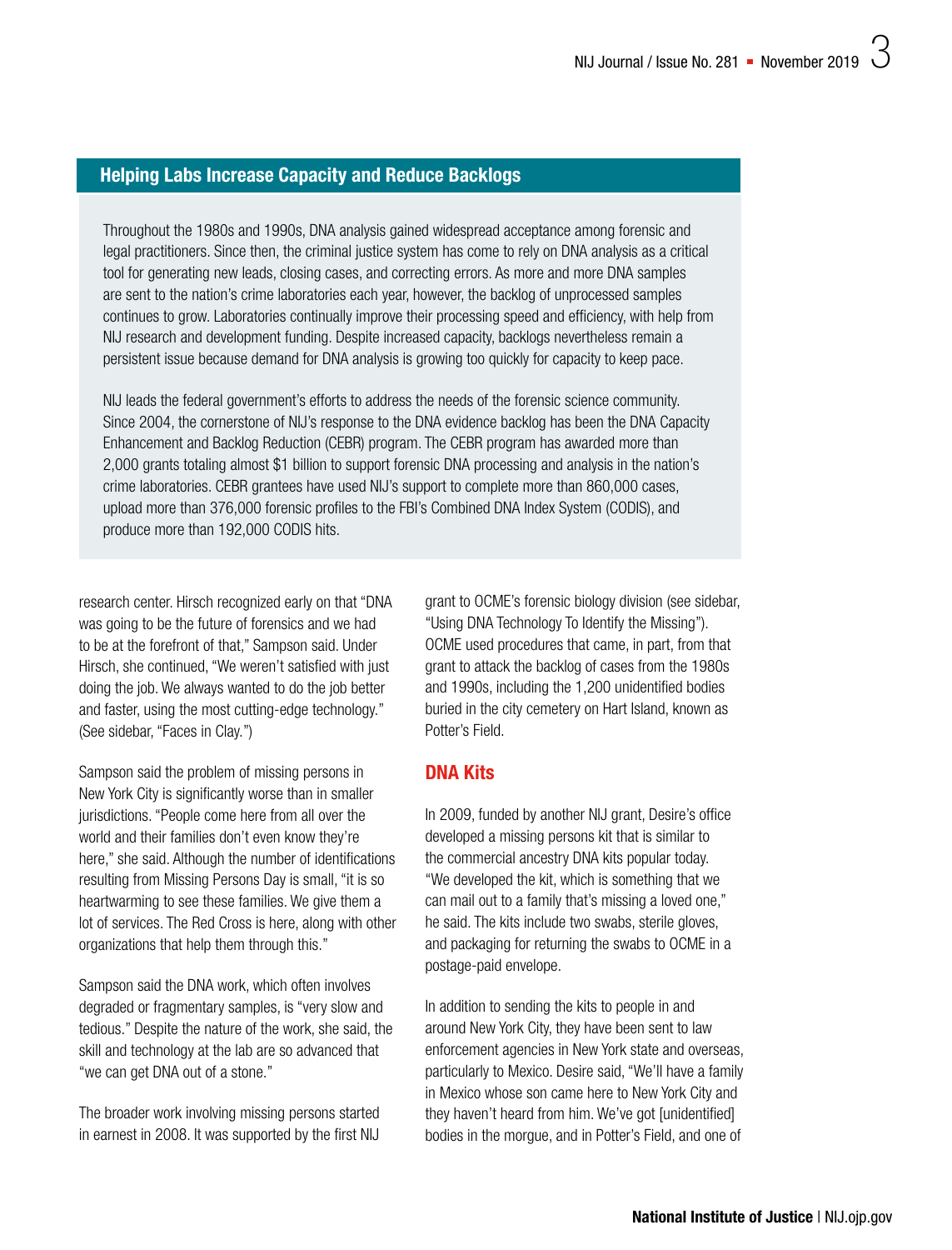## Faces in Clay

Bradley Adams stands in a room where human skeletal remains are laid out on tables, sculpted clay heads of crime victims line shelves high on the walls, and a few odd skulls and bones are scattered on sideboards. As macabre as this room appears, it is the office Adams works in every day as the director of forensic anthropology at the New York City Office of Chief Medical Examiner.

The cases in the room — be they the heads looking down on Adams or the worn bones on the tables are all unidentified people. Many of them died violently, as evidenced by injuries to their skulls, and some just turned up dead, the cause unclear.

What they all have in common is that neither the medical examiner's office nor the police know who they are. Crime scene investigations have been completed, DNA has been taken and submitted to the FBI database, missing persons reports have been studied, but nothing to identify the individuals has been found.

So it falls to Adams and Joe Mullins, a private forensic sculptor, to give faces, and perhaps identities, back to the dead. Adams scans the skulls with a laser and then creates replicas using a sophisticated 3D printer purchased with an NIJ grant. Mullins, who for years has created age progression drawings of missing children for the National Center for Missing & Exploited Children, takes the replica skulls to the New York Academy of Art in lower Manhattan. There, students enrolled in the forensic sculpting workshop spend a week laboring over the skulls in an effort to give them back their faces.

Mullins comes to New York once a year to conduct the workshop at the art academy with the 3D-scanned skulls provided by Adams. As the five-day workshop begins, Mullins admonishes the students with a fundamental rule: No artistic license.

The class begins with Mullins giving each student the replica skull of an unidentified person. There is a system to constructing a face from a skull that requires an understanding of the relationships between bone structure, muscles, and soft tissue. The shape of the nasal opening is also important, as are the orbits around the eyes.

Usually it is Wednesday afternoon, the third day of the workshop, when the eyes are in place and enough clay has been sculpted that the faces begin to emerge. The class gets very quiet. "It's hard to articulate," Mullins says, "but by Wednesday afternoon the students understand the scope of what they are working on, and they've gotten a face. It's no longer just some abstract sculpture. They see that face staring back at them, and it's dead quiet."

A connection inevitably forms as the skull turns into a person and the students realize that what started out as an interesting facial reconstruction project has become personal. The faces stare back at you, Mullins says, and you understand that you are, in a sense, resurrecting a person, revealing a lost identity.

The results of four years of the forensic sculpting workshop are the heads that line the walls in Adams' office. Images of the heads are uploaded into NamUs, the National Missing and Unidentified Persons System, with the hope that one of the faces will look familiar to someone and trigger a phone call.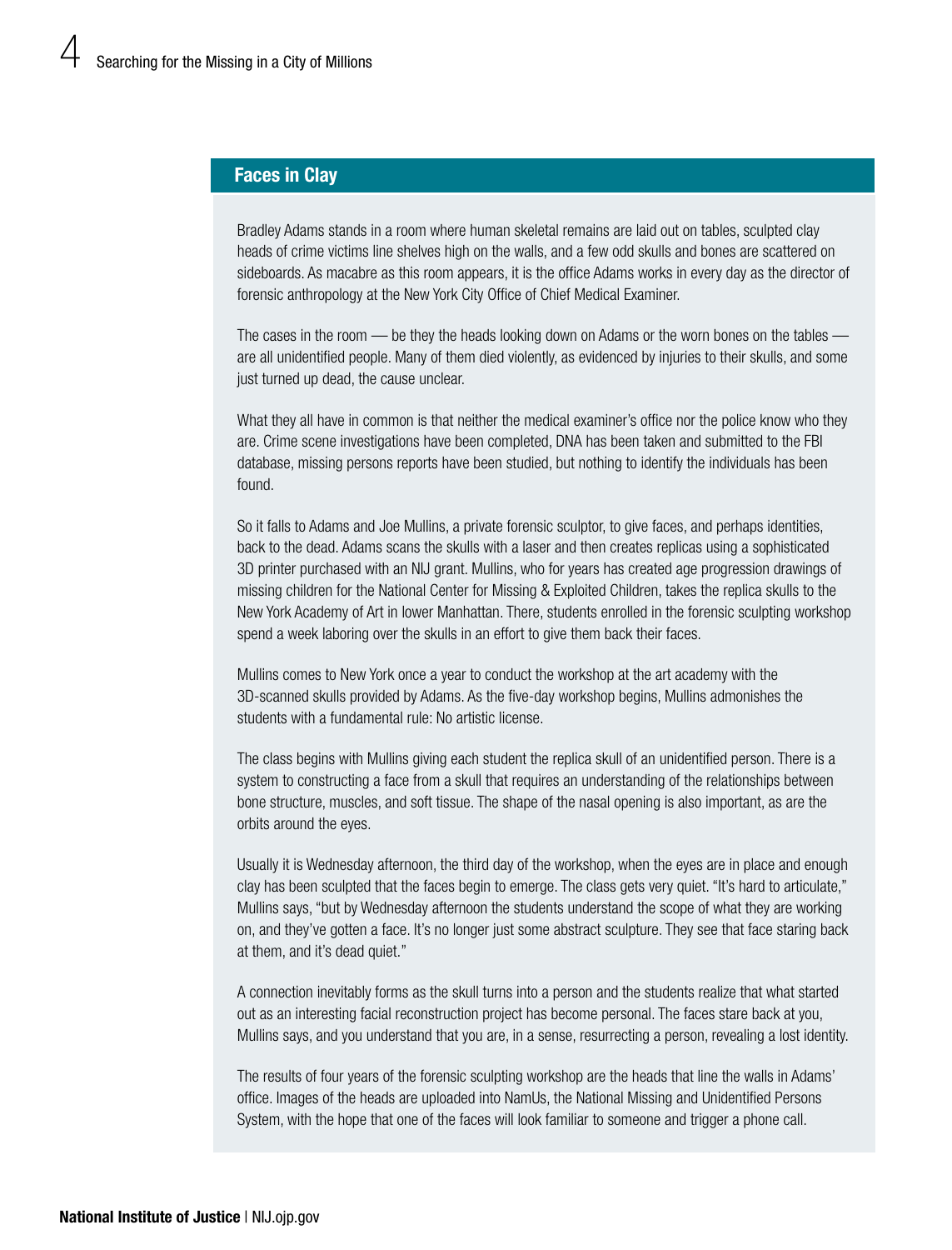"We want the face to be in the ballpark," Mullins says. "That's where you want to be with these sculptures because there is ambiguity in there. You can't stray far off the path of what the skull is telling you about the features, but things like hairstyle and facial hair get lost."

Although the goal is to get the face right, he says, given the ambiguity, "almost is good enough."

What is critical to remember, both Adams and Mullins note, is that these were real people, mostly the victims of violent crimes, who have lost not only their lives but also their identities. Ultimately, this isn't about the art of sculpture, it's about respecting the deceased, finding identities, solving cases, and reuniting loved ones with their families.

As many of the clay faces sculpted in past classes look down at him, Adams turns to the skeletal remains on the tables and explains the graphic stories of the bones. "She was found in a park and had been buried under some leaves and garbage," he says of what is left of a smaller skeleton of a woman. On an adjacent table is another set of bones. "This case right here was found in a wooded area and had been wrapped up in a carpet," he says.

He nods toward a third skeleton. "This guy had been shot in the head and had been out there for years." Next to the shooting victim was a dismemberment case, a skeleton that had been found in pieces. Investigators found the head in a trash bag in a community garden in Brooklyn, while the torso was found at a recycling plant.

"We were able to take the lower-most vertebra that was associated with the head and the upper-most vertebra associated with the torso and fit them together," he says. "You can see those cut marks where the head was cut off — you can see those cut marks on both vertebrae."

He does not know who this person was, but he knows he was male and, based on the "growth zones" in the bones, he can get a good estimate of age. "See how that is bumpy right there," he says, pointing to the end of a collarbone. "The cap on the collarbone doesn't happen until your mid-20s, and here it is totally missing, so he's probably under 25." He points to a small gap in another bone. "That's where part of this bone hasn't fully fused, so that's more looking like late teenage years. Based on all of his indicators, I bet he's 18 or 19 years old."

Other violence was done to the man, all to prevent identification, Adams says. Even if DNA is recovered from the remains, if it doesn't get a "hit" in the FBI CODIS database — the Combined DNA Index System — the remains, like dozens of others that come through Adams' office each year, will be unidentified. And the investigation into the murder will go nowhere because the police do not know who the victim is.

Mullins says he and his students have completed the reconstructions of the unidentified skeletal remains in Adams' office and now the forensic workshop is looking for replica skulls from other jurisdictions. "I want to spread the word [to other medical examiners' offices] that if you have the skulls of unidentified people, we can get them scanned and work with them," he says. "Don't let them just sit there collecting dust. I mean, that's somebody's mom, cousin, uncle, aunt, and their family is frozen in uncertainty."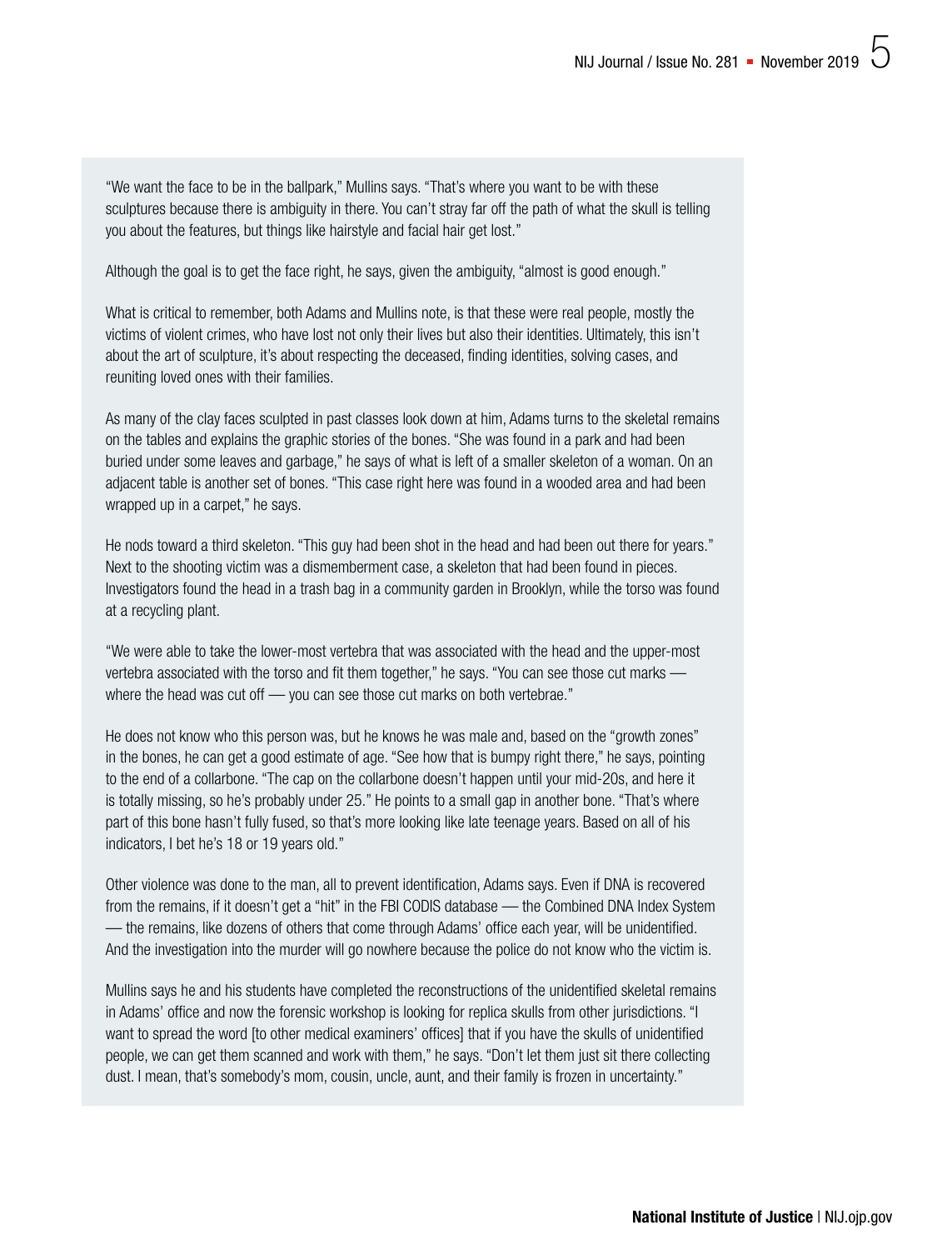### Using DNA Technology To Identify the Missing

From 2008 to 2015, NIJ made 32 awards through the program "Using DNA Technology To Identify the Missing," for a total of more than \$23 million. The program was, in part, a response to findings from the Bureau of Justice Statistics, which reported in 2004 that approximately 1,000 cases of unidentified human decedents go unsolved every year.<sup>1</sup> In January 2007, the *NIJ Journal* called attention to the magnitude of this crisis in the United States with an article titled "Missing Persons and Unidentified Remains: The Nation's Silent Mass Disaster."<sup>2</sup> Among NIJ's efforts to address the increasing number of unidentified persons cases, the use of DNA technology stands out because advances in the past decade have allowed investigators to successfully extract DNA profiles from evidence that had yielded inconclusive results under earlier methods of analysis.

#### **Notes**

1. Matthew J. Hickman, Kristen A. Hughes, Kevin J. Strom, and Jeri D. Ropero-Miller, *Medical Examiners and Coroners' Offices, 2004,* Special Report, Washington, DC: U.S. Department of Justice, Bureau of Justice Statistics, June 2007, NCJ 216756, [https://www.bjs.gov/content/pub/pdf/meco04.pdf.](https://www.bjs.gov/content/pub/pdf/meco04.pdf)

2. Nancy Ritter, "Missing Persons and Unidentified Remains: The Nation's Silent Mass Disaster," *NIJ Journal* 256, January 2007, [https://nij.gov/journals/256/pages/missing-persons.aspx.](https://nij.gov/journals/256/pages/missing-persons.aspx)

them might be him, so we can collect DNA from the family by sending out the kit."

The kits containing DNA samples are returned in the mail, he said, "and we get them every week." The office follows up on the kits sent in by the families with phone calls and has a system to keep track of all of the kits. "It's been a wonderful help," Desire said.

One of the issues encountered when trying to obtain DNA samples from families who have a missing relative is that some families do not trust law enforcement and are afraid to come forward. The realization that many people in New York City were afraid to report a missing relative was part of the reason Missing Persons Day was created, Desire said. When OCME announced the first event in 2014, the office was overwhelmed with requests for interviews from the media. "It was amazing because New York City is the media capital and everybody wanted to come and talk to us. I think there were probably 50 television interviews."

The objective of those interviews, he said, was that "we could say we'd be having this event every year where families could go to the medical examiner at the Department of Health."

Desire feared that families would come in expecting his staff to identify their missing loved one on the spot. As DNA analysis typically takes weeks or months, "I didn't want them leaving disappointed," he said. "So we brought in all of the relevant nonprofits, the spiritual care people, and the emotional and mental health specialists. They were all in the building, gave out plenty of information, and made contacts with the families."

The event allowed families of the missing to meet with other families in the same situation. For the first time, they were talking to each other and to OCME staff, Desire said. "So now we get calls on a weekly basis from other families asking, 'When is your next Missing Persons Day? I want to come in and give a DNA sample.'"1